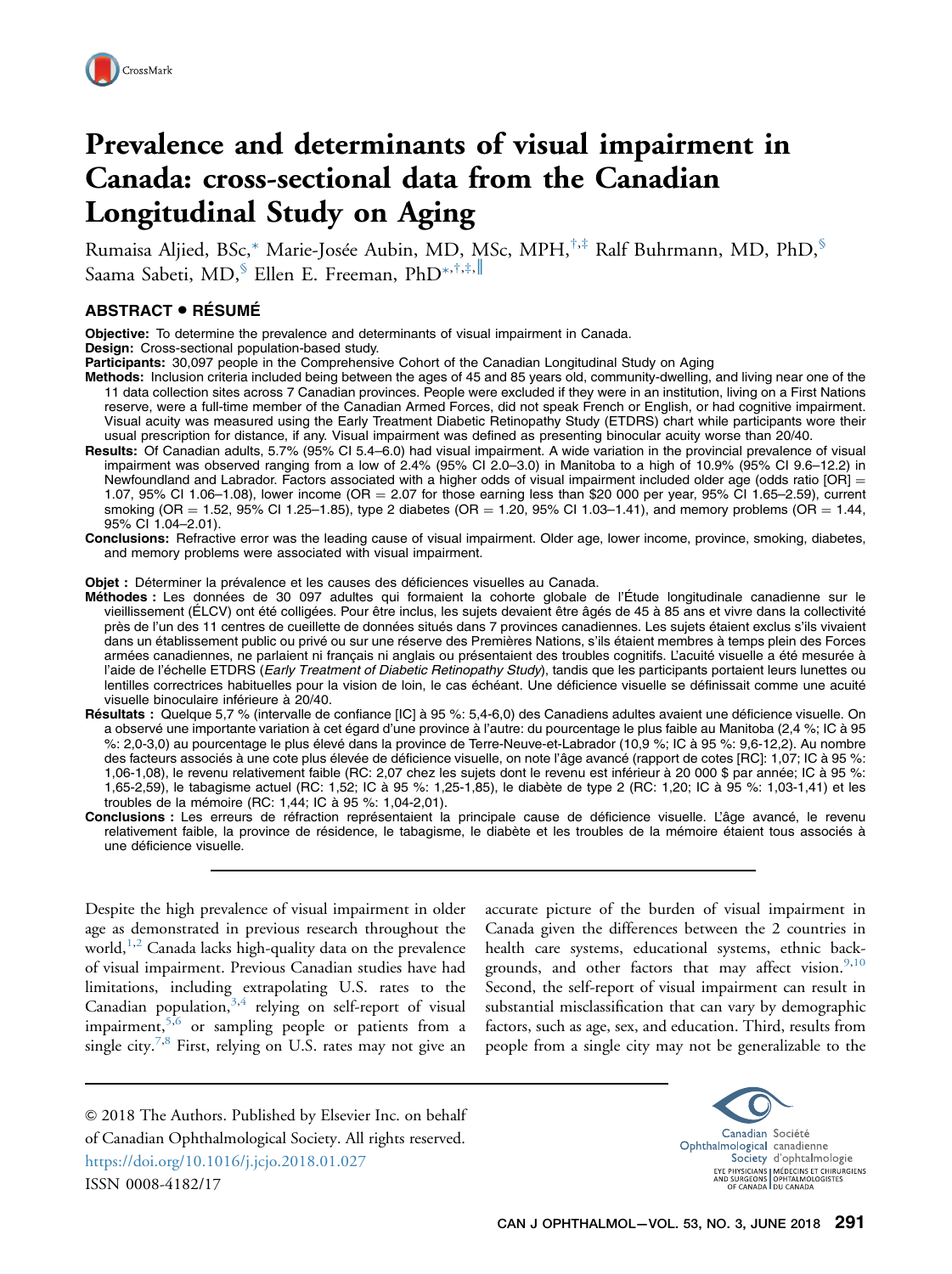Canadian population, and sampling eye care patients ignores people with visual impairment who have not yet sought treatment. Given these limitations, there is a pressing need for data on visual impairment from a population-based sample from sites across Canada.

Cross-sectional data collected as part of the Canadian Longitudinal Study on Aging (CLSA) offer an unparalleled opportunity to examine the frequency of vision loss throughout Canada.<sup>[11](#page-5-0)</sup> Our objective is to report the prevalence of visual impairment and its determinants. These data will provide essential information to allow eye care professionals, health policy planners, and low vision rehabilitation providers to more adequately prepare for the needs of the aging population and identify groups in need of intervention.

# **METHODS**

## Study Population

The 30 097 adults in the CLSA Comprehensive study were randomly selected and had to meet the following inclusion criteria: aged between 45 and 85 years and living within 25–50 km of the 11 data collection sites (Victoria, Vancouver, Surrey, Calgary, Winnipeg, Hamilton, Ottawa, Montreal, Sherbrooke, Halifax, and St. John's) in 7 Canadian provinces. To try to ensure maximum retention and follow-up in this longitudinal study, people were excluded from the CLSA if they were in an institution, were living on a First Nations reserve or settlement, were a full-time member of the Canadian Armed Forces, did not speak French or English, or had overt cognitive impairment as determined by trained interviewers. A face-to-face interviewer-administered questionnaire was administered to patients and a physical assessment was conducted at the data collection site. Baseline recruitment was between the years 2012 and 2015. The project was approved by research ethics boards in 7 different provinces. Research followed the tenets of the Declaration of Helsinki. Written informed consent was obtained from all participants.

## Study Design

The participants in the CLSA Comprehensive cohort were sampled using a combination of provincial health registries (14%) and random digit dialling (86%). For those recruited using provincial health registries, a letter was sent to the randomly chosen, age-eligible person, introducing the study and providing a consent form to be returned to the CLSA. For those recruited through random digit dialling, a random sample of landline telephone numbers was selected for a given geographic area. Once a call was answered, eligibility was established and consent was obtained. Stratified sampling was used to ensure adequate representation of various demographic groups. Strata within a province were defined by age group, sex, and distance from the data collection sites.<sup>1</sup>

## Data Collection

All CLSA personnel underwent detailed training in all aspects of data collection. The training was standardized across all data collection sites. Data were collected at the data collection site.

Visual Acuity. During each participant's data collection site visit, visual acuity was evaluated by a trained assessor. Acuity was measured with the participant wearing prescribed glasses or contact lenses for distance vision, if any, both monocularly (right eye followed by left eye) and then binocularly using the Early Treatment of Diabetic Retinopathy Study (ETDRS) letter chart and its standard protocol.<sup>[13](#page-5-0)</sup> The test distance was 2 meters. Acuity was scored as the total number of letters read correctly and then converted to logMAR units. Acuity measurements were also made with pinhole correction. Our primary outcome was visual impairment, which was defined as binocular acuity worse than 20/40 (0.301 logMAR) with the participant wearing prescribed glasses or contact lenses for distance vision, if any, as is standard in North America.<sup>[14](#page-5-0)</sup>

Self-Reported Eye Disease and Corrective Lens Utilization. Self-reported eye diseases and corrective lens utilization were assessed using an interviewer-administered questionnaire at the data collection site. Participants were asked if they had ever been told by a doctor that they had glaucoma, cataract, or macular degeneration. People who reported having been told that they had a cataract were then asked if they currently had a cataract. Those who said no were assumed to have had it removed. Participants were classified as using corrective lenses (wearing contact lenses or glasses) if they answered "yes" to either or both: "Do you wear glasses?" and "Do you wear contact lenses?" No additional information was collected to differentiate whether the glasses were prescriptive lenses or whether they were ready-made reading glasses.

Demographic, Health, and Lifestyle Data. Data on demographic variables (age, sex, race/cultural group, education, household income, urban vs rural residence), health conditions (diabetes and memory problems), and lifestyle (smoking status) were obtained as part of the intervieweradministered questionnaire. Household income was assessed by asking, "What is your best estimate of the total household income received by all household members, from all sources, before taxes and deductions, in the past 12 months?" Participants were classified as having diabetes if they answered "yes" to "Has a doctor ever told you that you have diabetes, borderline diabetes or that your blood sugar is high?" They were then further classified as having type 1 or type 2 diabetes based on self-report. Memory problems were determined using the following question: "Has a doctor ever told you that you have a memory problem?" Participants were classified as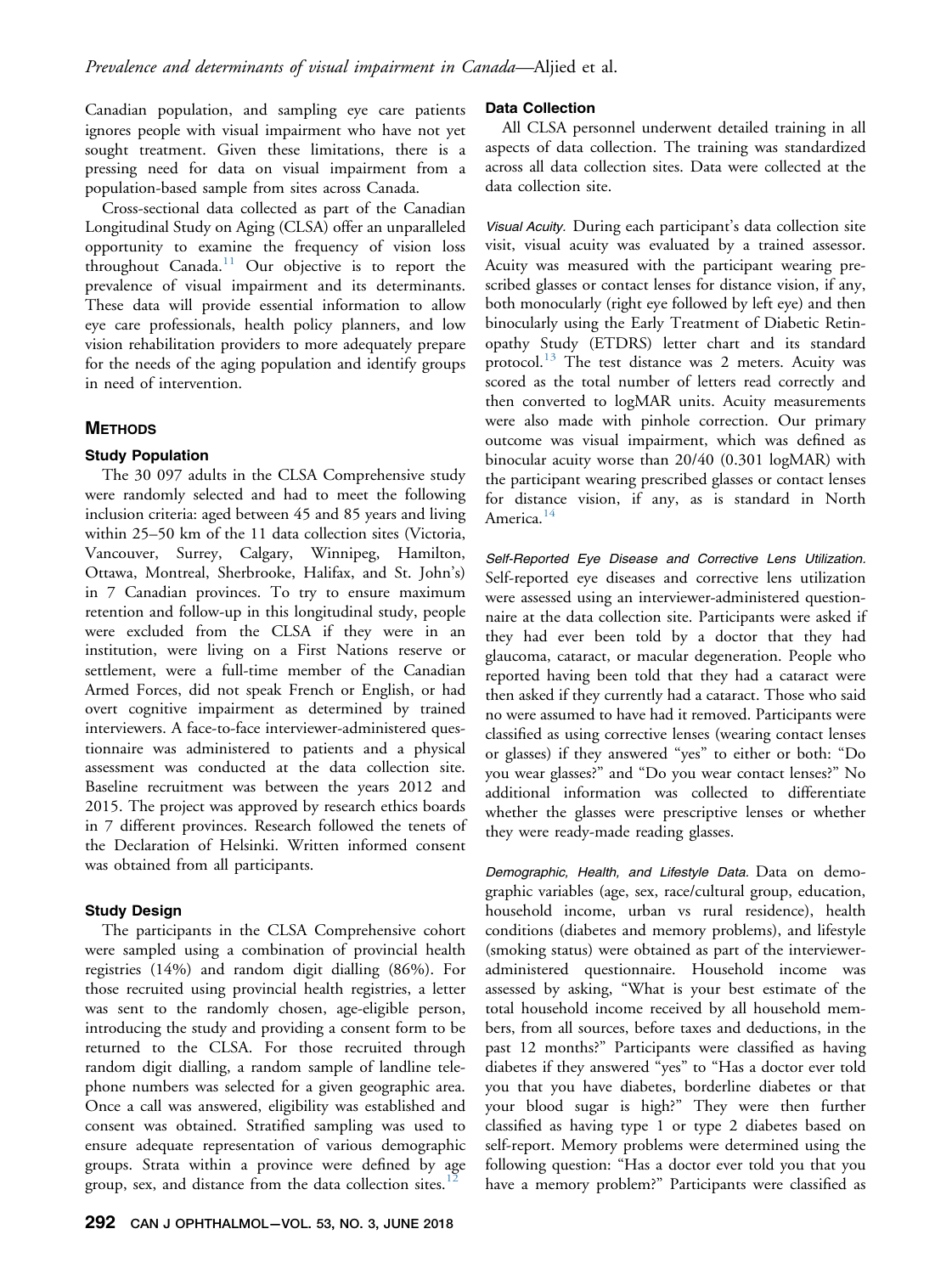| Table 1—Crude and age-adjusted prevalence rates of visual<br>impairment by province. |                    |                  |  |  |  |  |
|--------------------------------------------------------------------------------------|--------------------|------------------|--|--|--|--|
|                                                                                      | Crude VI. %        | Age-Standardized |  |  |  |  |
| Province                                                                             | (95% CI)           | VI. $%$          |  |  |  |  |
| Alberta ( $n = 2923$ )                                                               | $7.8(6.8 - 8.9)$   | 8.7              |  |  |  |  |
| British Columbia ( $n = 6212$ )                                                      | $8.6(7.9-9.3)$     | 8.4              |  |  |  |  |
| Manitoba ( $n = 3095$ )                                                              | $2.4(2.0-3.0)$     | 2.3              |  |  |  |  |
| Newfoundland & Labrador<br>$(n = 2203)$                                              | $10.9(9.6 - 12.3)$ | 10.9             |  |  |  |  |
| Nova Scotia ( $n = 3046$ )                                                           | $6.9(6.0 - 7.9)$   | 6.9              |  |  |  |  |
| Ontario ( $n = 6304$ )                                                               | $3.5(3.1 - 4.0)$   | 3.4              |  |  |  |  |
| Quebec ( $n = 5883$ )                                                                | $3.2(2.8 - 3.7)$   | 2.9              |  |  |  |  |
| Canada ( $n = 29666$ )                                                               | $5.7(5.4 - 6.0)$   | 6.0              |  |  |  |  |
| VI, visual impairment.                                                               |                    |                  |  |  |  |  |

having memory problems if they responded "yes." A former smoker was defined as someone who has smoked at least 100 cigarettes in life but who has not smoked in the last 30 days. A current smoker has smoked a cigarette in the last 30 days.

### Statistical Analysis

The primary outcome for this paper is the prevalence of binocular visual impairment. Associations between demographic, lifestyle, and health variables with visual impairment were tested in preliminary analyses using  $\chi^2$  tests. Logistic regression was used to determine the adjusted relationships between these variables and visual impairment. We included the following variables as possible covariates due to prior research $1^{4-17}$  $1^{4-17}$  $1^{4-17}$ : age, sex, ethnicity, education, income, rural residence, smoking, diabetes, and memory problems. The complex survey design was accounted for in all analyses by using the primary sampling unit, sample weight, and strata variables within the SVY commands in STATA Version 11 (College Station, Tex.). Age standardization of the primary outcome was done by direct age adjustment in which age-stratified rates were applied to a



Fig. 1—Prevalence of visual impairment (VI) with and without pinhole correction by age group. The prevalence of visual impairment, both with and without pinhole correction, increases with age. The proportion of visual impairment explained by refractive error is higher in the younger age group than in the older age group.

standard population (arbitrarily picked as Alberta). Crude rates were presented for all other outcomes. Estimates of the numbers of Canadians aged 45–85 years affected by visual impairment were calculated using data from the 2011 Canadian Census.<sup>[18](#page-6-0)</sup>

## **RESULTS**

Our analysis sample consisted of 29 666 people after excluding 431 people who were missing data for binocular visual acuity (1.4%). Those missing data on visual acuity were 2 years older, on average. The overall crude prevalence of visual impairment was 5.7% (95% CI 5.4–6.0), whereas the age-standardized rate was 6.0%. There was heterogeneity in the rates of visual impairment by province as Manitoba, Quebec, and Ontario all had rates under 4%, whereas Nova Scotia, Alberta, British Columbia, and Newfoundland and Labrador all had rates over 6.5% (Table 1).

As shown in Figure 1, between 64% and 80% of visual impairment was due to refractive error as can be seen by comparing the better eye rate of visual impairment while wearing usual correction to the better eye pinhole corrected rate of visual impairment, wherein the latter removes refractive error. Middle-aged participants with visual impairment were more likely to be affected by refractive error than older participants. As shown in [Table 2,](#page-3-0) 86.1% of respondents reported wearing glasses or contact lenses, 5.6% reported a diagnosis of cataract currently in the eye, 3.9% reported a diagnosis of glaucoma, and 3.2% reported a diagnosis of macular degeneration.

In [Table 3,](#page-3-0) demographic risk factors for visual impairment are presented. The prevalence of visual impairment increased substantially with age ranging from 2.7% in those 45–54 years old to 15.6% in those 75–84 years old. Women, those with less education, those living in urban or semi-urban areas, and those with lower income had higher rates of visual impairment in unadjusted analyses ( $p < 0.05$ ). There was no significant difference by race/cultural group although rates ranged from a low of 3.7% in black participants to a high of 6.5% in Aboriginal participants and 8.0% in participants of other races than those listed. In [Table 4](#page-3-0), lifestyle and health factors and their relationship to visual impairment are shown. Former or current smokers, those with high blood pressure, those with type 1 or type 2 diabetes, and those with memory problems were more likely to have visual impairment ( $p < 0.05$ ).

In [Table 5](#page-4-0), demographic, lifestyle, and health variables are included in a logistic regression model. Education was dropped from the model for 2 reasons:  $(i)$ , it was correlated with income, and  $(ii)$ , it was not significant with income in the model. Race/cultural group was also dropped from the model due to its lack of statistical significance. The lower the household income, the higher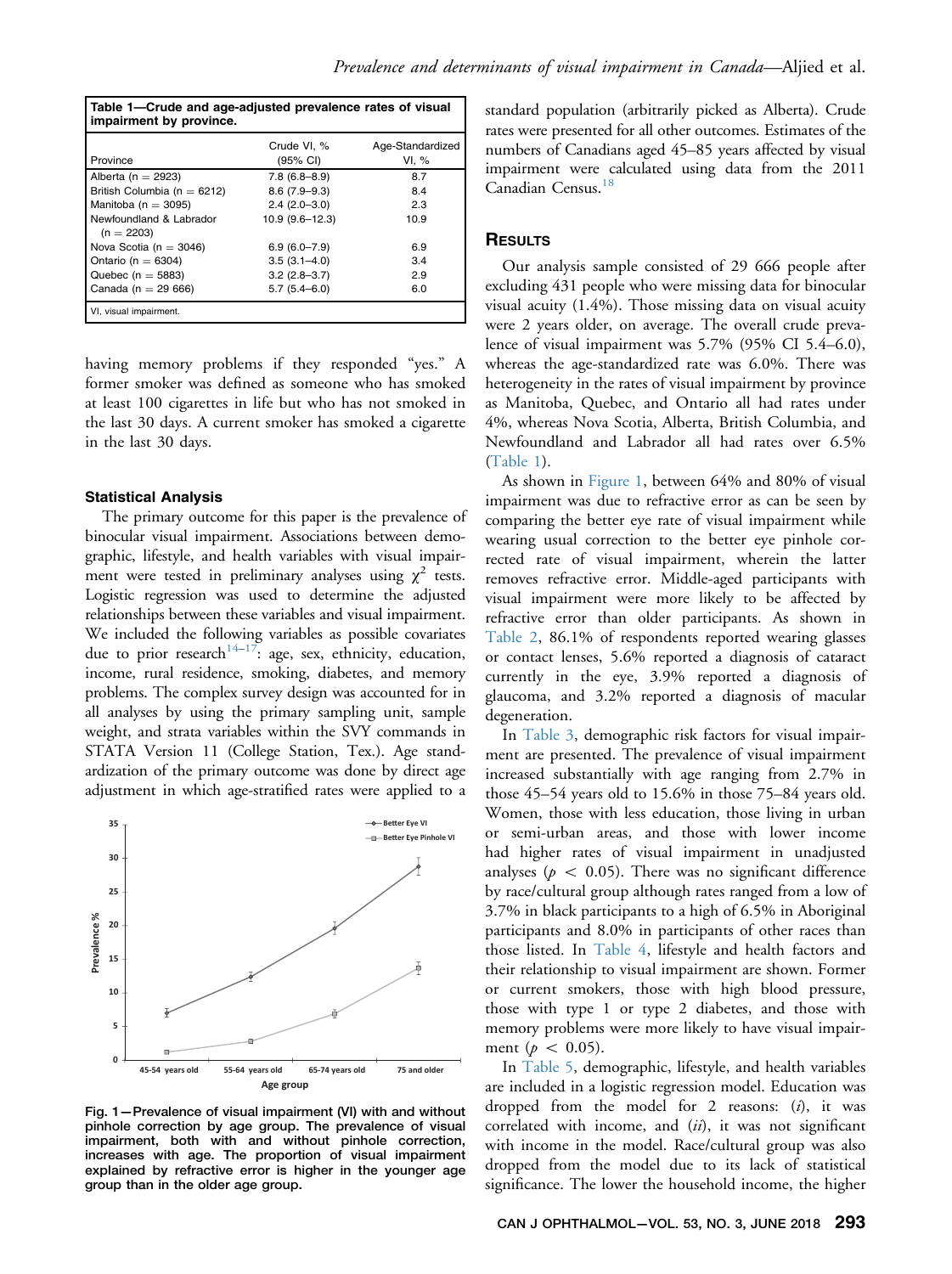<span id="page-3-0"></span>

| Table 2—Prevalence rate of corrective lens usage and self-reported eye disease by province. |                 |                 |                  |                  |                  |                  |                  |                  |
|---------------------------------------------------------------------------------------------|-----------------|-----------------|------------------|------------------|------------------|------------------|------------------|------------------|
|                                                                                             | Alberta         | BC.             | Manitoba         | NF&L             | Nova Scotia      | Ontario.         | Quebec           | Canada           |
| Site                                                                                        | $(n = 2923), %$ | $(n = 6212), %$ | $(n = 3095)$ , % | $(n = 2203)$ , % | $(n = 3046)$ , % | $(n = 6304)$ , % | $(n = 5883)$ , % | $(n = 29666), %$ |
| Wear glasses/                                                                               | 89.8            | 87.3            | 72.5             | 86.9             | 83.1             | 90.9             | 86.3             | 86.1             |
| contact lenses                                                                              |                 |                 |                  |                  |                  |                  |                  |                  |
| Cataract                                                                                    |                 |                 |                  |                  |                  |                  |                  |                  |
| None                                                                                        | 90.0            | 88.7            | 88.2             | 90.3             | 92.6             | 88.3             | 90.0             | 90.0             |
| Removed                                                                                     | 6.0             | 5.1             | 4.8              | 4.9              | 3.3              | 5.6              | 4.4              | 4.9              |
| Present                                                                                     | 4.0             | 6.2             | 7.1              | 4.8              | 4.2              | 6.1              | 5.4              | 5.6              |
| Glaucoma                                                                                    |                 |                 |                  |                  |                  |                  |                  |                  |
| Yes                                                                                         | 3.2             | 3.5             | 4.4              | 3.4              | 3.7              | 3.5              | 5.0              | 3.9              |
| Macular degeneration                                                                        |                 |                 |                  |                  |                  |                  |                  |                  |
| Yes                                                                                         | 3.2             | 3.5             | 3.3              | 2.6              | 2.4              | 3.3              | 2.9              | 3.2              |
| VI, visual impairment; BC, British Columbia; NF & L, Newfoundland and Labrador.             |                 |                 |                  |                  |                  |                  |                  |                  |

the odds of having visual impairment. In particular, those making less than \$20 000 per year had 2.07 times the odds of visual impairment compared to those making \$100 000 or more per year (95% CI 1.65–2.59). Other factors associated with a higher odds of visual impairment included older age (odds ratio  $[OR] = 1.07$ , 95% CI 1.06– 1.08), current smoking (OR = 1.52, 95% CI 1.25–1.85), type 2 diabetes  $(OR = 1.20, 95\% \text{ CI } 1.03-1.41),$ memory problems  $(OR = 1.44, 95\% \text{ CI } 1.04-2.01),$ and province.

| Table 3-Rates of visual impairment by demographic factors. |                      |                                                           |               |  |  |  |
|------------------------------------------------------------|----------------------|-----------------------------------------------------------|---------------|--|--|--|
|                                                            | Visually<br>Impaired | Not<br>Visually<br>Impaired<br>$(n = 2183), (n = 27483),$ |               |  |  |  |
|                                                            | %                    | $(\%)$                                                    | р             |  |  |  |
| Age group, years                                           |                      |                                                           | $<$ 0.01 $\,$ |  |  |  |
| $45 - 54$ (n = 7595)                                       | 2.7                  | 97.4                                                      |               |  |  |  |
| $55-64$ (n = 9716)                                         | 5.0                  | 95.0                                                      |               |  |  |  |
| 65-74 (n = 7234)                                           | 8.3                  | 91.7                                                      |               |  |  |  |
| $75 - 84$ (n = 5191)                                       | 15.6                 | 84.4                                                      |               |  |  |  |
| Sex                                                        |                      |                                                           | 0.03          |  |  |  |
| Male (n = 14 587)                                          | 5.4                  | 94.6                                                      |               |  |  |  |
| Female ( $n = 15079$ )                                     | 6.0                  | 94.0                                                      |               |  |  |  |
| Race/cultural group                                        |                      |                                                           | 0.73          |  |  |  |
| White ( $n = 27,960$ )                                     | 5.7                  | 94.3                                                      |               |  |  |  |
| Black ( $n = 252$ )                                        | 3.7                  | 96.3                                                      |               |  |  |  |
| Asian (East, South, SE) ( $n = 673$ )                      | 5.6                  | 94.4                                                      |               |  |  |  |
| Arab and West Asian ( $n = 141$ )                          | 4.4                  | 95.6                                                      |               |  |  |  |
| Latin American ( $n = 123$ )                               | 6.3                  | 93.7                                                      |               |  |  |  |
| Aboriginal ( $n = 357$ )                                   | 6.5                  | 93.5                                                      |               |  |  |  |
| Other ( $n = 160$ )                                        | 8.0                  | 92.0                                                      |               |  |  |  |
| Education <sup>1</sup>                                     |                      |                                                           | < 0.01        |  |  |  |
| No postsecondary training ( $n = 2201$ )                   | 6.9                  | 93.1                                                      |               |  |  |  |
| Some postsecondary training ( $n = 9594$ )                 | 5.6                  | 94.1                                                      |               |  |  |  |
| Bachelor's degree ( $n = 6988$ )                           | 4.9                  | 95.1                                                      |               |  |  |  |
| More than bachelor's ( $n = 6413$ )                        | 5.1                  | 94.9                                                      |               |  |  |  |
| Residence <sup>®</sup>                                     |                      |                                                           | < 0.01        |  |  |  |
| Urban, semi-urban ( $n = 26920$ )                          | 5.9                  | 94.2                                                      |               |  |  |  |
| Rural ( $n = 2374$ )                                       | 3.7                  | 96.4                                                      |               |  |  |  |
| Household income per year                                  |                      |                                                           | < 0.01        |  |  |  |
| $\geq$ \$100 000 (n = 10 225)                              | 3.7                  | 96.3                                                      |               |  |  |  |
| \$50 000-\$100 000 (n = 9777)                              | 5.8                  | 94.2                                                      |               |  |  |  |
| \$20 000-\$50 000 (n = 6232)                               | 8.5                  | 91.5                                                      |               |  |  |  |
| $<$ \$20 000 (n = 1519)                                    | 11.2                 | 88.8                                                      |               |  |  |  |
| Refused/don't know ( $n = 1913$ )                          | 8.0                  | 92.0                                                      |               |  |  |  |
|                                                            |                      |                                                           |               |  |  |  |
| *n missing: education (n = 4470), residence (n = 372).     |                      |                                                           |               |  |  |  |

The numbers of middle-aged and older adults estimated to be affected by visual impairment by province are shown in [Table 6.](#page-4-0) The numbers range from 11 570 people in Manitoba to 191 094 people in Ontario.

## **DISCUSSION**

In a large population-based sample of 29 666 Canadians aged 45–85 years, we found that the overall crude prevalence of visual impairment was 5.7%, ranging from 2.7% in those aged 45–54 years to 15.6% in those aged 75–85 years. Of the 7 provinces from which we had data, the rate of visual impairment was lower in Manitoba, Quebec, and Ontario (2.4%–3.5%), whereas it was higher in Nova Scotia, Alberta, British Columbia, and Newfoundland and Labrador (6.9%–10.9%). The risk factors for visual impairment included older age, lower income, current smoking, diabetes, and memory problems.

The primary cause of visual impairment was not determined by an eye care professional in the CLSA. However, it is clear from comparing the rate of visual impairment with and without pinhole correction (which removes most refractive error) that, as in other studies,

| Table 4—Rates of visual impairment by lifestyle and health<br>factors.                                             |                         |                             |        |  |  |
|--------------------------------------------------------------------------------------------------------------------|-------------------------|-----------------------------|--------|--|--|
|                                                                                                                    | Visually<br>Impaired, % | Not Visually<br>Impaired, % | р      |  |  |
| Smoking                                                                                                            |                         |                             | < 0.01 |  |  |
| Never ( $n = 14060$ )                                                                                              | 5.2                     | 94.8                        |        |  |  |
| Former (n = 12 987)                                                                                                | 6.2                     | 93.8                        |        |  |  |
| Current (n = $2517$ )                                                                                              | 6.3                     | 93.7                        |        |  |  |
| High blood pressure                                                                                                |                         |                             | < 0.01 |  |  |
| No (n = 18 577)                                                                                                    | 4.9                     | 95.1                        |        |  |  |
| Yes (n = $10\,929$ )                                                                                               | 7.4                     | 92.6                        |        |  |  |
| Diabetes <sup>*</sup>                                                                                              |                         |                             | < 0.01 |  |  |
| None (n = 24 354)                                                                                                  | 5.3                     | 94.7                        |        |  |  |
| Type 1 (n = 169)                                                                                                   | 8.4                     | 91.6                        |        |  |  |
| Type 2 (n = 2727)                                                                                                  | 8.7                     | 91.3                        |        |  |  |
| Suspect/neither type ( $n = 2090$ )                                                                                | 6.0                     | 94.0                        |        |  |  |
| Memory problems                                                                                                    |                         |                             | < 0.01 |  |  |
| No (n = 29 079)                                                                                                    | 5.6                     | 94.4                        |        |  |  |
| Yes ( $n = 503$ )                                                                                                  | 9.7                     | 90.3                        |        |  |  |
| *n missing: smoking (n = 102), high blood pressure (n = 160), diabetes (n = 326), memory<br>problems ( $n = 84$ ). |                         |                             |        |  |  |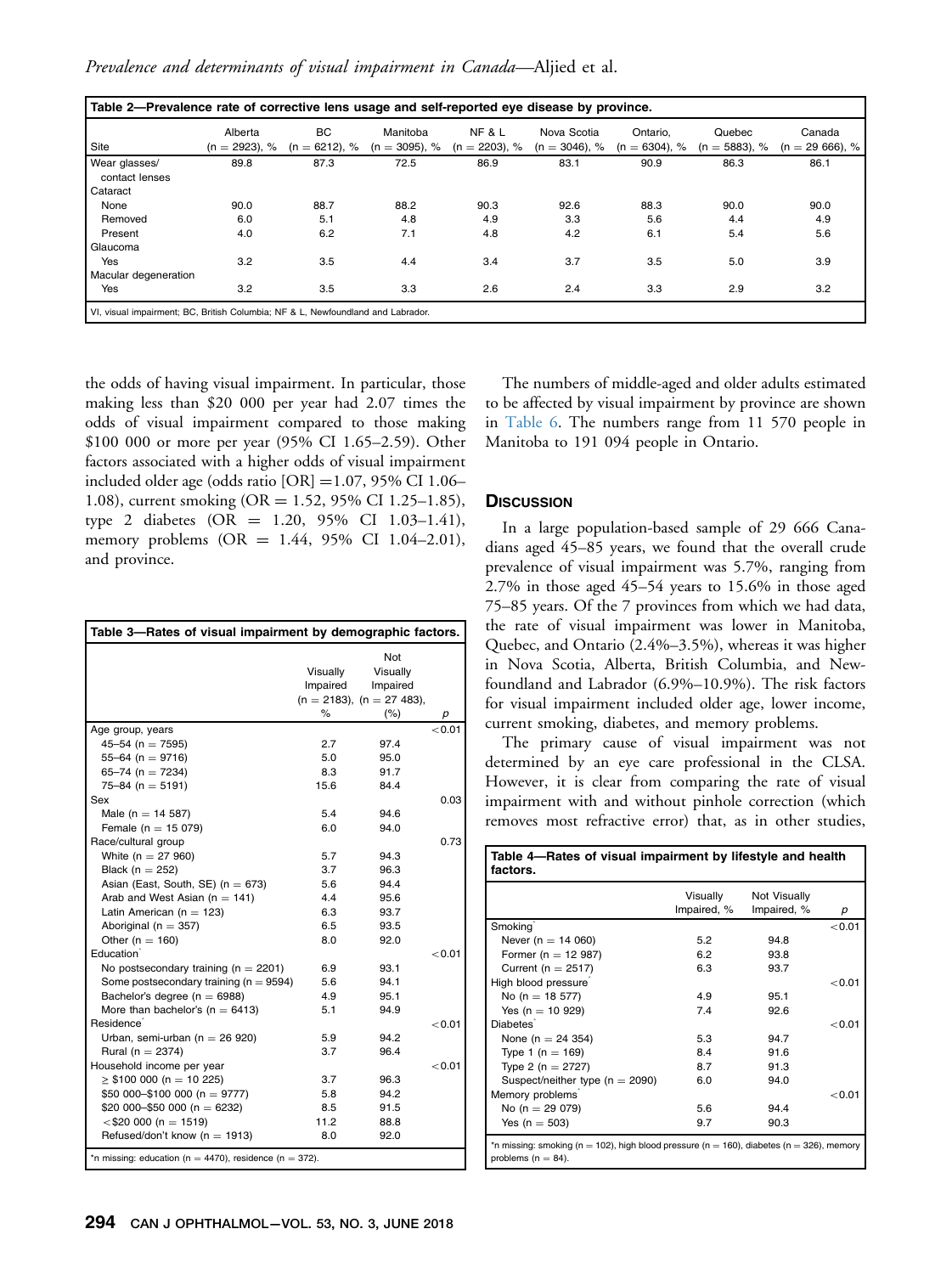<span id="page-4-0"></span>

| Table 5-Multiple logistic regression analysis of variables and<br>their independent association with visual impairment using. |                                                                             |                            |  |  |  |
|-------------------------------------------------------------------------------------------------------------------------------|-----------------------------------------------------------------------------|----------------------------|--|--|--|
|                                                                                                                               | Visual Impairment ( $N = 28725$ ),<br>Adjusted Odds Ratio <sup>*</sup>      | 95% Confidence<br>Interval |  |  |  |
| Age, per 1 year                                                                                                               | 1.07                                                                        | $1.06 - 1.08$              |  |  |  |
| Female sex                                                                                                                    | 1.04                                                                        | $0.93 - 1.17$              |  |  |  |
| Household income                                                                                                              |                                                                             |                            |  |  |  |
| per year                                                                                                                      |                                                                             |                            |  |  |  |
| $\geq$ \$100 000                                                                                                              | 1.00                                                                        |                            |  |  |  |
| \$50 000-                                                                                                                     | 1.14                                                                        | $0.98 - 1.32$              |  |  |  |
| \$100 000                                                                                                                     |                                                                             |                            |  |  |  |
| \$20 000-                                                                                                                     | 1.33                                                                        | $1.13 - 1.57$              |  |  |  |
| \$50 000                                                                                                                      |                                                                             |                            |  |  |  |
| $<$ \$20 000                                                                                                                  | 2.09                                                                        | $1.67 - 2.63$              |  |  |  |
| Refused/don't                                                                                                                 | 1.21                                                                        | $0.98 - 1.50$              |  |  |  |
| know                                                                                                                          |                                                                             |                            |  |  |  |
| Rural vs nonrural                                                                                                             | 0.85                                                                        | $0.68 - 1.06$              |  |  |  |
| Smoking                                                                                                                       |                                                                             |                            |  |  |  |
| Never                                                                                                                         | 1.00                                                                        |                            |  |  |  |
| Former                                                                                                                        | 1.04                                                                        | $0.93 - 1.17$              |  |  |  |
| Current                                                                                                                       | 1.52                                                                        | $1.25 - 1.85$              |  |  |  |
| <b>Diabetes</b>                                                                                                               |                                                                             |                            |  |  |  |
| None                                                                                                                          | 1.00                                                                        |                            |  |  |  |
| Type 1                                                                                                                        | 1.57                                                                        | $0.84 - 2.97$              |  |  |  |
| Type 2                                                                                                                        | 1.21                                                                        | $1.04 - 1.42$              |  |  |  |
| Suspect/neither                                                                                                               | 0.95                                                                        | $0.77 - 1.17$              |  |  |  |
| type                                                                                                                          |                                                                             |                            |  |  |  |
| Memory problems                                                                                                               | 1.44                                                                        | $1.04 - 2.01$              |  |  |  |
| High blood                                                                                                                    | 1.02                                                                        | $0.91 - 1.15$              |  |  |  |
| pressure                                                                                                                      |                                                                             |                            |  |  |  |
| Province                                                                                                                      |                                                                             |                            |  |  |  |
| Alberta                                                                                                                       | 1.00                                                                        |                            |  |  |  |
| <b>British Columbia</b>                                                                                                       | 0.98                                                                        | $0.82 - 1.18$              |  |  |  |
| Manitoba                                                                                                                      | 0.23                                                                        | $0.17 - 0.30$              |  |  |  |
| Newfoundland &                                                                                                                | 1.32                                                                        | $1.07 - 1.64$              |  |  |  |
| Labrador                                                                                                                      |                                                                             |                            |  |  |  |
| Nova Scotia                                                                                                                   | 0.76                                                                        | $0.61 - 0.94$              |  |  |  |
| Ontario                                                                                                                       | 0.37                                                                        | $0.30 - 0.45$              |  |  |  |
| Quebec                                                                                                                        | 0.29                                                                        | $0.23 - 0.36$              |  |  |  |
|                                                                                                                               | *Adjusted for all variables in table and also for the complex study design. |                            |  |  |  |

refractive error is the leading cause of visual impairment in the CLSA data.<sup>19</sup> Refractive error is an easily correctable cause of visual impairment. Changes in refraction can occur in middle age due to cataract surgery, cataract itself, or presbyopia, which primarily affects near vision, which was not assessed. Cataract, glaucoma, and macular degeneration were also reported by 2%–7% of the population.

Prior population-based research in Canada done in the city of Brantford, Ontario, found that 2.7% of adults aged 40 years and older had visual impairment.<sup>[7](#page-5-0)</sup> This is consistent with our rate for the 2 cities in the province of Ontario (Hamilton and Ottawa), which was 3.5%. Our overall rate of 5.7% compares well with other U.S. and Australian data.<sup>[2,](#page-5-0)[19](#page-6-0)</sup> For example, Vitale et al. found that 6.4% of Americans had visual impairment, $19$  whereas Taylor et al. found that 4% of Australians had visual impairment.<sup>[2](#page-5-0)</sup> However, we did see great heterogeneity in the rates of visual impairment by province ranging from a low of 2.4% in Manitoba to a high of 10.9% in Newfoundland and Labrador. These differences remained after adjustment for demographic, lifestyle, and health factors. The reason for these provincial differences is unclear. Differing provincial eye care coverage policies may explain some of this variation. For example, Newfoundland and Labrador, which had the highest rate of visual impairment, is one of the few Canadian provinces to not pay for a routine eye examination for seniors,  $20$  an examination that is recommended at least every 2 years by the Canadian Ophthalmological Society.<sup>[21](#page-6-0)</sup> Indeed, prior research found that Newfoundland and Labrador had the lowest rate of eye care utilization in Canada.<sup>[22](#page-6-0)</sup> Manitoba, which had the lowest rate of visual impairment, covers not only an eye examination every 2 years for seniors, but also at least part of the cost of eyeglasses for seniors and for visual field, tonometry, and dilated fundus examinations performed by an optometrist.<sup>[23](#page-6-0)</sup> Interprovincial differences in the number of eye care professionals could also affect the rates of visual impairment. However, prior research did not indicate an obvious shortage of eye care professionals in any province. $24$ 

Several risk factors were related to visual impairment. Lower personal income was linearly related to the prevalence of visual impairment, which is consistent with prior research. $25-27$  $25-27$  $25-27$  People may delay getting appropriate eye care in the absence of adequate income or insurance. Smoking was also related to visual impairment and is a

| Site                          | Alberta   | ВC        | Manitoba | <b>NF &amp; L</b> | Nova Scotia | Ontario   | Quebec    |
|-------------------------------|-----------|-----------|----------|-------------------|-------------|-----------|-----------|
| % with binocular VI by age    |           |           |          |                   |             |           |           |
| $45 - 54$                     | 4.1       | 3.1       | 1.7      | 5.7               | 3.0         | 1.8       | 1.3       |
| $55 - 64$                     | 6.4       | 7.7       | 1.8      | 10.2              | 5.6         | 3.1       | 2.5       |
| $65 - 74$                     | 14.1      | 13.6      | 3.1      | 15.2              | 9.8         | 5.3       | 3.7       |
| $75 - 85$                     | 26.7      | 24.7      | 5.4      | 28.1              | 22.3        | 8.0       | 9.7       |
| Population size by age, years |           |           |          |                   |             |           |           |
| $45 - 54$                     | 560 340   | 705 215   | 180 060  | 85 405            | 153 735     | 2 062 015 | 1 272 270 |
| $55 - 64$                     | 415 945   | 614 380   | 148 670  | 81 780            | 137 385     | 1 630 275 | 1 092 110 |
| $65 - 74$                     | 220 470   | 371 615   | 88 665   | 48 855            | 85 315      | 1 004 270 | 694 965   |
| 75-85                         | 133 765   | 224 425   | 57 120   | 24 695            | 47 670      | 627 660   | 408 775   |
| $45 - 85$                     | 1 330 520 | 1 915 635 | 474 515  | 240 735           | 424 105     | 5 324 220 | 3 468 120 |
| Estimated # with binocular VI |           |           |          |                   |             |           |           |
| $45 - 54$                     | 22 974    | 21 862    | 3061     | 4868              | 4612        | 37 116    | 16 540    |
| $55 - 64$                     | 26 620    | 47 307    | 2676     | 8341              | 7694        | 50 539    | 27 303    |
| $65 - 74$                     | 31 086    | 50 540    | 2749     | 7426              | 83 601      | 53 226    | 25 714    |
| $75 - 85$                     | 35 715    | 55 433    | 3084     | 6939              | 10 630      | 50 213    | 39 651    |
| $45 - 85$                     | 116 396   | 175 142   | 11 570   | 27 575            | 31 297      | 191 094   | 109 207   |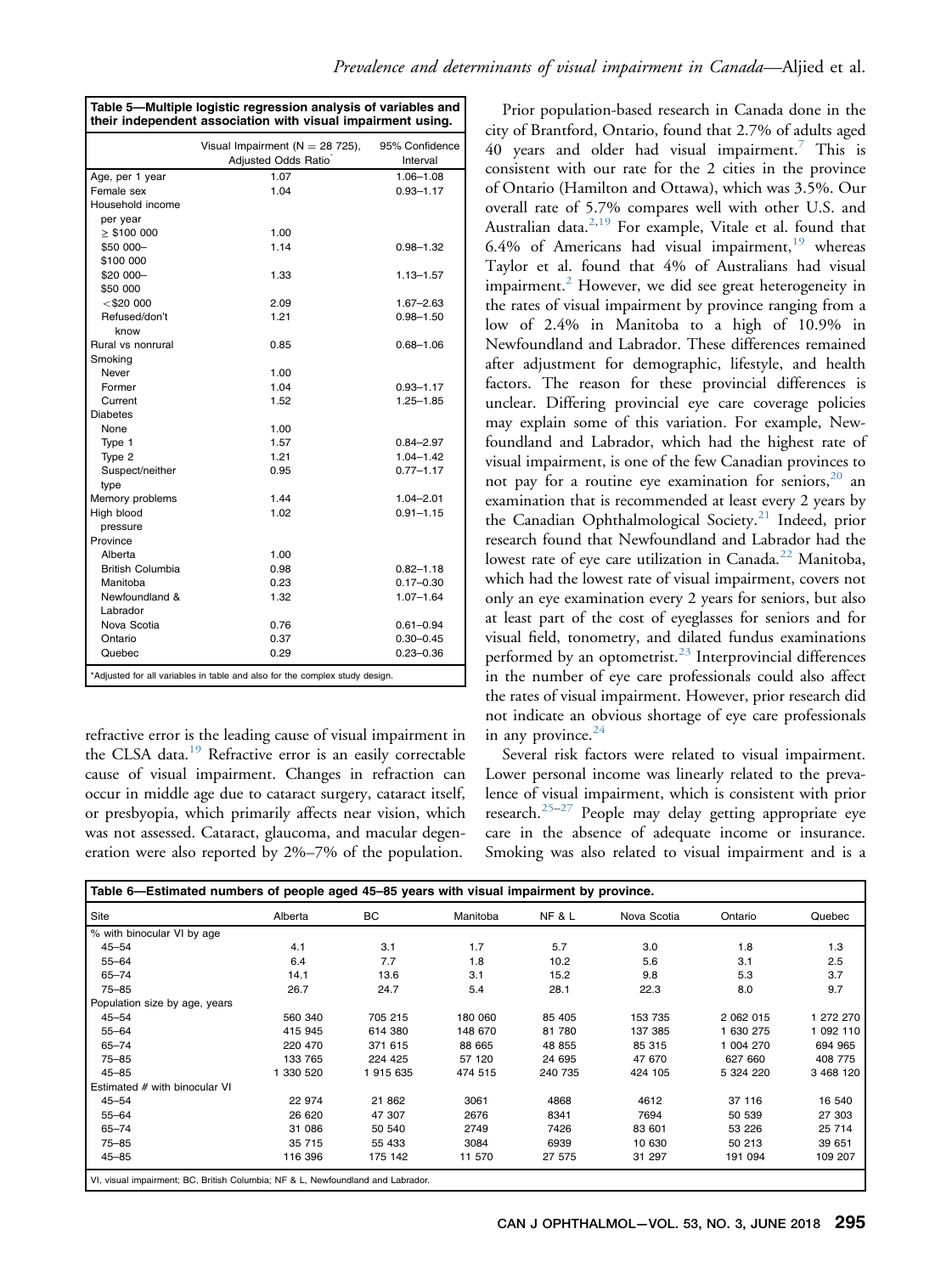<span id="page-5-0"></span>known risk factor for cataract and age-related macular degeneration.<sup>16,17</sup> People with diabetes were more likely to have visual impairment, likely due to the damage that high glycemic levels cause to the retina, resulting in diabetic retinopathy. It is recommended that people with diabetes see an eye care provider at least every 1–3 years, depending on their age.<sup>[21](#page-6-0)</sup> Finally, memory problems were associated with visual impairment. People with obvious cognitive impairment were excluded at recruitment. However, some participants reported a diagnosis of a memory problem. A small proportion (10%) of this group with memory problems reported a diagnosis of dementia or Alzheimer's disease. The causes of the other 90% are assumed to be a variety of factors, including mild cognitive impairment, medication side effects, and blood flow problems. Prior research has demonstrated a relationship between visual impairment and cognitive impairment although the reason for this relationship is unclear.<sup>15[,28,29](#page-6-0)</sup> Female sex was not related to visual impairment after adjustment in our study. This is consistent with other studies that were done using presenting visual acuity.<sup>7,[19](#page-6-0)</sup> By contrast, women are sometimes more likely to have visual impairment than men if best-corrected visual acuity is used.<sup>1</sup>

The main strength of this work is that this is the first national population-based assessment of visual impairment in Canada using a visual acuity chart. There are a few limitations of this work. The cross-sectional nature of the data precludes our ability to determine the temporality of the risk factors and the onset of visual impairment. Some of the data used in the analysis were based on self-report such as the data on eye disease, demographic, lifestyle, and health factors. This could have led to misclassification although we suspect that it would have been nondifferential with regard to visual impairment status and thus would have diluted our results. We did not have data from outside of the areas around the 11 data collection sites, particularly the far north where access to eye care may be more of a challenge. In addition, our exclusion criteria excluded those in institutions, those not speaking French or English, those living on a First Nations reserve, those in the military, and those with overt cognitive impairment. Also, those recruited by random digit dialling required a landline phone, although it was estimated by Statistics Canada that only 5% of people in this age range did not have a landline telephone in 2010. Therefore, generalizability of our results to other parts of Canada (more remote areas and excluded provinces) and to groups other than those studied is unknown. Also, a small percentage (1.4%) of the sample was missing data on visual acuity. These individuals were 2 years older, on average, indicating that our prevalence estimates may be somewhat underestimated because visual impairment is so strongly related to age. Furthermore, the test distance of the ETDRS chart was 2 meters rather than the standard

4 meters, which due to accommodative difficulties for some people may have led to a slight overestimation of visual impairment. To conclude, visual impairment is a significant problem in Canada, especially among older adults. These data can be used by health policy planners, low vision rehabilitation providers, and eye care professionals to plan for the future eye care needs of Canada's aging population. Provinces with higher prevalence rates of visual impairment should consider ways to lower these rates. Concerted national efforts are needed to reduce refractive errors, increase access to regular eye care and smoking cessation programs, and to ensure that diabetics are educated about their eye care needs and have access to routine eye fundus examinations.

#### **REFERENCES**

- 1. Congdon N, O'[Colmain B, Klaver CC, et al. Causes and prevalence](http://refhub.elsevier.com/S0008-4182(17)31135-3/sbref1) [of visual impairment among adults in the United States.](http://refhub.elsevier.com/S0008-4182(17)31135-3/sbref1) Arch Ophthalmol[. 2004;122:477-85.](http://refhub.elsevier.com/S0008-4182(17)31135-3/sbref1)
- 2. [Taylor HR, Keeffe JE, Vu HT, et al. Vision loss in Australia.](http://refhub.elsevier.com/S0008-4182(17)31135-3/sbref2) Med J Aust[. 2005;182:565-8.](http://refhub.elsevier.com/S0008-4182(17)31135-3/sbref2)
- 3. [Cruess AF, Gordon KD, Bellan L, Mitchell S, Pezzullo ML. The](http://refhub.elsevier.com/S0008-4182(17)31135-3/sbref3) [cost of vision loss in Canada. 2. Results.](http://refhub.elsevier.com/S0008-4182(17)31135-3/sbref3) Can J Ophthalmol. [2011;46:315-8.](http://refhub.elsevier.com/S0008-4182(17)31135-3/sbref3)
- 4. [Gordon KD, Cruess AF, Bellan L, Mitchell S, Pezzullo ML. The](http://refhub.elsevier.com/S0008-4182(17)31135-3/sbref4) [cost of vision loss in Canada. 1. Methodology.](http://refhub.elsevier.com/S0008-4182(17)31135-3/sbref4) Can J Ophthalmol. [2011;46:310-4.](http://refhub.elsevier.com/S0008-4182(17)31135-3/sbref4)
- 5. [Jin YP, Wong DT. Self-reported visual impairment in elderly](http://refhub.elsevier.com/S0008-4182(17)31135-3/sbref5) [Canadians and its impact on healthy living.](http://refhub.elsevier.com/S0008-4182(17)31135-3/sbref5) Can J Ophthalmol. [2008;43:407-13.](http://refhub.elsevier.com/S0008-4182(17)31135-3/sbref5)
- 6. [Gresset J, Baumgarten M. Prevalence of visual impairment and](http://refhub.elsevier.com/S0008-4182(17)31135-3/sbref6) [utilization of rehabilitation services in the visually impaired elderly](http://refhub.elsevier.com/S0008-4182(17)31135-3/sbref6) [population of Quebec.](http://refhub.elsevier.com/S0008-4182(17)31135-3/sbref6) Optom Vis Sci. 2002;79:416-23.
- 7. [Robinson B, Feng Y, Woods CA, Fonn D, Gold D, Gordon K.](http://refhub.elsevier.com/S0008-4182(17)31135-3/sbref7) [Prevalence of visual impairment and uncorrected refractive error](http://refhub.elsevier.com/S0008-4182(17)31135-3/sbref7)  [report from a Canadian urban population-based study.](http://refhub.elsevier.com/S0008-4182(17)31135-3/sbref7) Ophthalmic Epidemiol[. 2013;20:123-30.](http://refhub.elsevier.com/S0008-4182(17)31135-3/sbref7)
- 8. [Maberley DA, Hollands H, Chuo J, et al. The prevalence of low](http://refhub.elsevier.com/S0008-4182(17)31135-3/sbref8) [vision and blindness in Canada.](http://refhub.elsevier.com/S0008-4182(17)31135-3/sbref8) Eye. 2006;20:341-6.
- 9. [Zhang X, Cotch MF, Ryskulova A, et al. Vision health disparities in](http://refhub.elsevier.com/S0008-4182(17)31135-3/sbref9) [the United States by race/ethnicity, education, and economic status:](http://refhub.elsevier.com/S0008-4182(17)31135-3/sbref9) fi[ndings from two nationally representative surveys.](http://refhub.elsevier.com/S0008-4182(17)31135-3/sbref9) Am J Ophthal-mol[. 2012;154:S53-62. e51](http://refhub.elsevier.com/S0008-4182(17)31135-3/sbref9).
- 10. [West SK, Duncan DD, Munoz B, et al. Sunlight exposure and risk](http://refhub.elsevier.com/S0008-4182(17)31135-3/sbref10) [of lens opacities in a population-based study: the Salisbury Eye](http://refhub.elsevier.com/S0008-4182(17)31135-3/sbref10) [Evaluation project.](http://refhub.elsevier.com/S0008-4182(17)31135-3/sbref10) JAMA. 1998;280:714-8.
- 11. [Raina PS, Wolfson C, Kirkland SA, et al. The Canadian](http://refhub.elsevier.com/S0008-4182(17)31135-3/sbref11) [Longitudinal Study on Aging \(CLSA\).](http://refhub.elsevier.com/S0008-4182(17)31135-3/sbref11) Can J Aging. 2009;28: [221-9.](http://refhub.elsevier.com/S0008-4182(17)31135-3/sbref11)
- 12. Canadian Longitudinal Study on Aging: For Researchers. Available at: [www.clsa-elcv.ca/researchers](http://www.clsa-elcv.ca/researchers). Accessed July 17, 2017.
- 13. [Lovie-Kitchin JE. Validity and reliability of visual acuity measure](http://refhub.elsevier.com/S0008-4182(17)31135-3/sbref12)ments. [Ophthalmic Physiol Opt](http://refhub.elsevier.com/S0008-4182(17)31135-3/sbref12). 1988;8:363-70.
- 14. [Ko F, Vitale S, Chou CF, Cotch MF, Saaddine J, Friedman DS.](http://refhub.elsevier.com/S0008-4182(17)31135-3/sbref13) [Prevalence of nonrefractive visual impairment in US adults and](http://refhub.elsevier.com/S0008-4182(17)31135-3/sbref13) [associated risk factors, 1999](http://refhub.elsevier.com/S0008-4182(17)31135-3/sbref13)–2002 and 2005–2008. JAMA. [2012;308:2361-8.](http://refhub.elsevier.com/S0008-4182(17)31135-3/sbref13)
- 15. [Ong SY, Cheung CY, Li X, et al. Visual impairment, age-related eye](http://refhub.elsevier.com/S0008-4182(17)31135-3/sbref14) diseases, and cognitive [function: the Singapore Malay Eye study.](http://refhub.elsevier.com/S0008-4182(17)31135-3/sbref14) Arch Ophthalmol[. 2012;130:895-900.](http://refhub.elsevier.com/S0008-4182(17)31135-3/sbref14)
- 16. [Cong R, Zhou B, Sun Q, Gu H, Tang N, Wang B. Smoking and](http://refhub.elsevier.com/S0008-4182(17)31135-3/sbref15) [the risk of age-related macular degeneration: a meta-analysis.](http://refhub.elsevier.com/S0008-4182(17)31135-3/sbref15) Ann Epidemiol[. 2008;18:647-56.](http://refhub.elsevier.com/S0008-4182(17)31135-3/sbref15)
- 17. [Ye J, He J, Wang C, et al. Smoking and risk of age-related cataract: a](http://refhub.elsevier.com/S0008-4182(17)31135-3/sbref16) meta-analysis. *[Invest Ophthalmol Vis Sci](http://refhub.elsevier.com/S0008-4182(17)31135-3/sbref16).* 2012;53:3885-95.